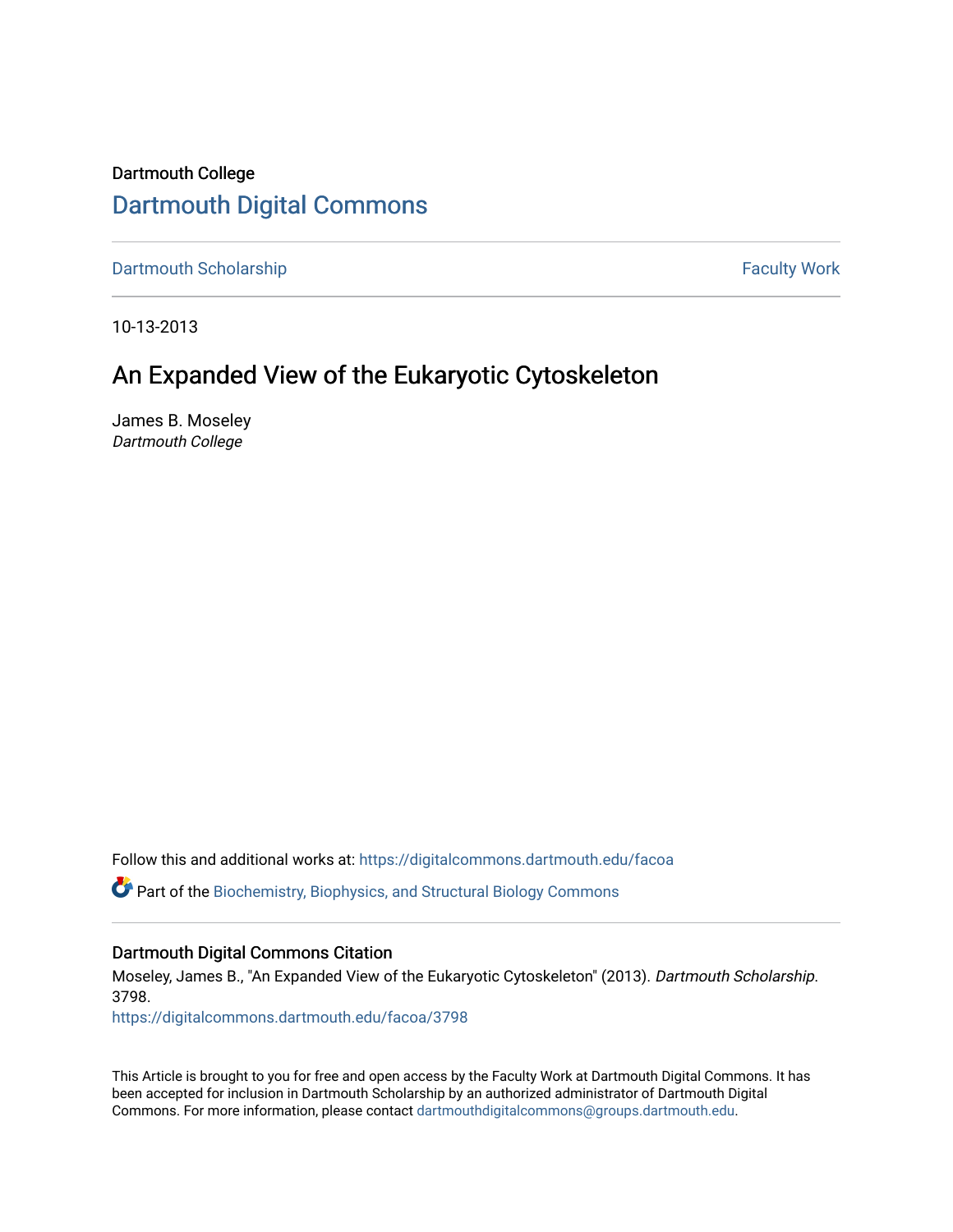# An expanded view of the eukaryotic cytoskeleton

James B. Moseley

Department of Biochemistry, Geisel School of Medicine at Dartmouth, Hanover, NH 03755

ABSTRACT A rich and ongoing history of cell biology research has defined the major polymer systems of the eukaryotic cytoskeleton. Recent studies have identified additional proteins that form filamentous structures in cells and can self-assemble into linear polymers when purified. This suggests that the eukaryotic cytoskeleton is an even more complex system than previously considered. In this essay, I examine the case for an expanded definition of the eukaryotic cytoskeleton and present a series of challenges for future work in this area.

Monitoring Editor William Bement University of Wisconsin

Received: Mar 12, 2013 Accepted: Mar 20, 2013

#### **INTRODUCTION**

Textbooks, lectures, and a vast array of articles collectively define the cytoskeleton as a system of filaments and tubules within cells. The three well-established components of the eukaryotic cytoskeleton are actin filaments, microtubules, and intermediate filaments (Pollard and Earnshaw, 2002). In addition, septin filaments are present in nearly all eukaryotic cells, with the notable exception of plants, and thus represent a potential fourth component of "the cytoskeleton" in eukaryotes (Mostowy and Cossart, 2012). Two common themes linking these cytoskeletal proteins are 1) their ability to selfassemble into linear polymers in vitro and 2) their presence as linear polymers in cells. In many cases, these linear polymers are further organized into higher-order structures by cytoskeletal-associated proteins. These cytoskeletal systems, as both single polymers and high-order structures, have the capacity to generate and/or resist mechanical forces in a cell, leading to roles in an endless list of cellular functions.

Are these properties of the cytoskeleton limited to only four polymer systems? Or are these the first four systems to be uncovered? Recent studies have identified additional proteins that fulfill the criteria of self-assembly into linear polymers in vitro and in cells and have their own associated regulatory proteins. These proteins meet the basic criteria for definition as cytoskeletal polymers, suggesting the possibility that "the cytoskeleton" may be a far more complex system of filaments and tubules than previously realized. It is worth noting that this concept has also been considered for the growing number of filament-forming proteins in bacterial cells (Ingerson-Mahar and Gitai, 2012; Pilhofer and Jensen, 2012). Here I examine the evidence for such new polymer systems as part of an expanded eukaryotic cytoskeleton. This leads to a series of challenges for a comprehensive understanding of the components and functions that underlie the eukaryotic cytoskeleton.

## Cytidine triphosphate synthase

Two concurrent studies demonstrated that the conserved metabolic enzyme cytidine triphosphate synthase (CtpS) assembles into filaments in bacteria, yeast, flies, and mammals (Figure 1; Ingerson-Mahar *et al.*, 2010; Noree *et al.*, 2010). This indicates that CtpS filaments may be part of the cytoskeleton in both prokaryotic and eukaryotic cells. Purified bacterial CtpS forms stacked filaments that are roughly 200–400 nm long (Ingerson-Mahar *et al.*, 2010). In bacteria, these filaments function in maintenance of cell shape (Ingerson-Mahar *et al.*, 2010), but a structural role in eukaryotic cells has not been identified. In eukaryotes, CtpS filaments form in neuronal axons but not dendrites, and their assembly depends on growth conditions in yeast (Noree *et al.*, 2010). Thus these filaments may function as classical cytoskeletal components at specific times and places in the cell, perhaps in response to extracellular cues. The role of environmental conditions in filament dynamics will be important in the search for new cytoskeletal polymers. Indeed, CtpS filaments were not observed in initial screens of green fluorescent protein (GFP)-tagged yeast proteins, but only after more detailed observations under multiple growth conditions. Such observations uncovered a number of additional proteins that appear to form filaments (Noree *et al.*, 2010), suggesting a common theme.

Filament assembly by a metabolic enzyme raises the potential for regulatory feedback in pathway signaling. Consistent with this idea, CtpS filament formation is stimulated by cytidine triphosphate (Noree *et al.*, 2010), the end product of its enzymatic activity. Remarkably, a vast number of metabolic enzymes have been shown

DOI: 10.1091/mbc.E12-10-0732

Address correspondence to: James B. Moseley (james.b.moseley@dartmouth .edu).

Abbreviations used: Ctps, cytidine triphosphate synthase; EM, electron microscopy; ESCRT, endosomal sorting complex required for transport; GFP, green fluorescent protein.

<sup>© 2013</sup> Moseley. This article is distributed by The American Society for Cell Biology under license from the author(s). Two months after publication it is available to the public under an Attribution–Noncommercial–Share Alike 3.0 Unported Creative Commons License (http://creativecommons.org/licenses/by-nc-sa/3.0). "ASCB®," "The American Society for Cell Biology®," and "Molecular Biology of the Cell®" are registered trademarks of The American Society of Cell Biology.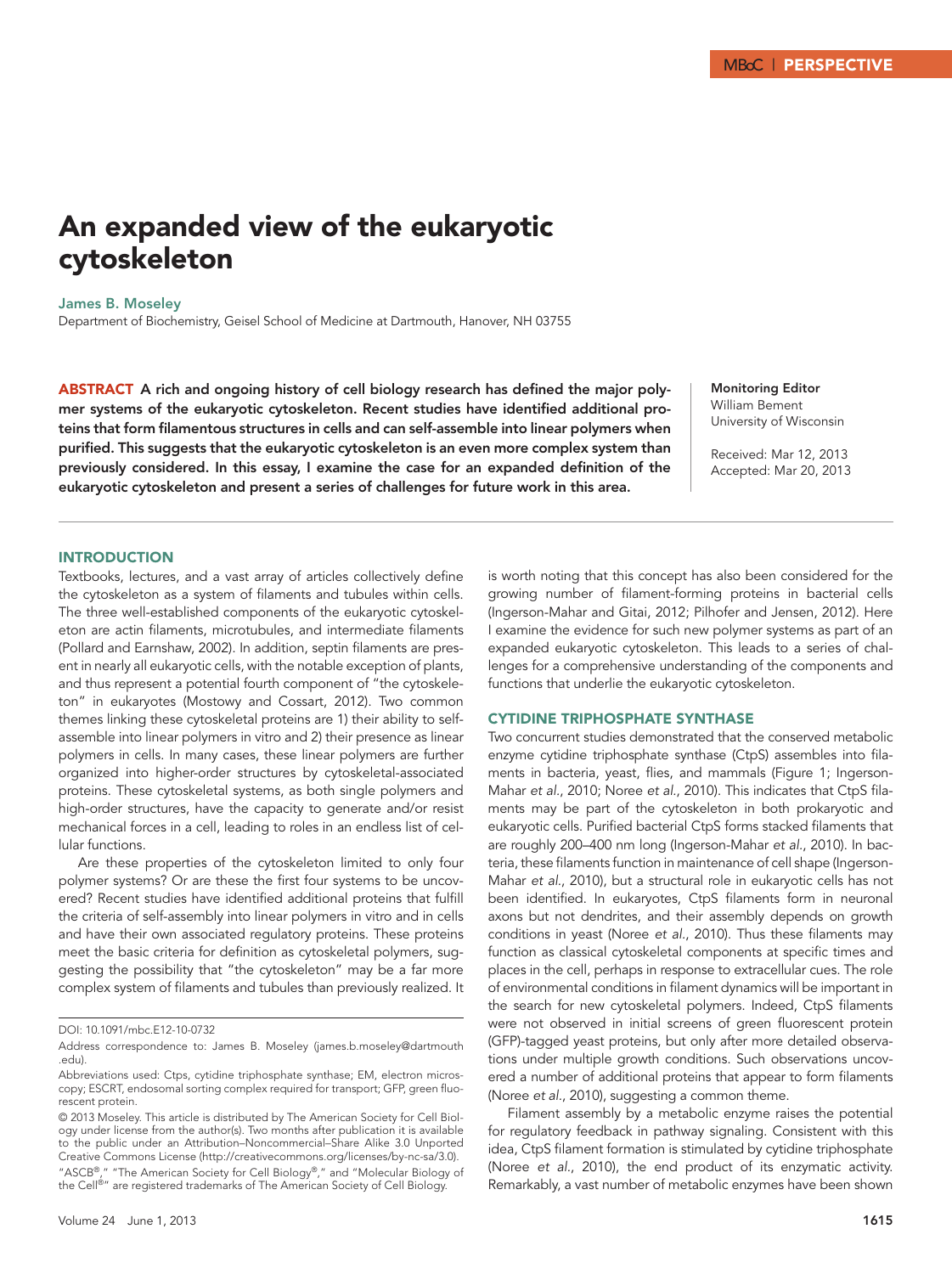

FIGURE 1: Nontraditional cytoskeletal filaments in vitro and in cells. Top, cytidine triphosphate synthase filaments (green) in the *Drosophila* egg chamber and electron microscopy (EM) of purified *Escherichia coli* CtpS filaments. Middle, endogenous Pil1 filaments in outlined *S. pombe* cells and EM of purified recombinant Pil1 tubules. Bottom, electron cryotomography of helical ESCRT-III–dependent filaments at abscission site and EM of purified Snf7 ("activated" R52E mutant). (Images reprinted with permission from Ingerson-Mahar *et al.*, 2010; Noree *et al.*, 2010; Guizetti *et al.*, 2011; Kabeche *et al.*, 2011; Henne *et al.*, 2012.)

to form reversible large-scale structures, suggesting that CtpS filaments may be just the tip of the iceberg (Narayanaswamy *et al.*, 2009). It is unknown whether these structures are cytoskeletal or contain self-assembling properties, but this hints at general mechanisms that might operate in many cell types. Future work might determine how the biophysics of CtpS filaments relates to enzyme regulation in cells. For example, does tension applied to CtpS filaments affect stability and enzyme availability in cells? Do CtpS filaments generate force to support cell structure specifically when enzyme function is not needed? Moreover, how do environmental cues direct regulation of filament dynamics, such as assembly and disassembly? The discovery of CtpS filaments opens intriguing links between cytoskeletal filaments and cell metabolism.

#### Pil1 eisosomes

Eisosomes are linear structures at the plasma membrane of yeast cells (Douglas *et al.*, 2011; Olivera-Couto and Aguilar, 2012), and the core eisosome protein Pil1 self-assembles into 30-nm-wide tubules in vitro (Figure 1; Kabeche *et al.*, 2011; Karotki *et al.*, 2011; Olivera-Couto *et al.*, 2011). Pil1 tubules that line the cell cortex are independent of actin and microtubules and form dramatic invaginations of the plasma membrane that have been evident in freeze-fracture electron microscopy for decades (Moor and Muhlethaler, 1963; Stradalova *et al.*, 2009). These structures are strikingly static in cells (Walther *et al.*, 2006; Kabeche *et al.*, 2011). In many yeast species, a second

Pil1-related protein called Lsp1 also selfassembles into tubules in vitro and participates in the formation of eisosome invaginations in cells (Walther *et al.*, 2006; Karotki *et al.*, 2011). A recent crystal structure identified Pil1 and Lsp1 as members of the BARdomain family of membrane-remodeling proteins (Ziolkowska *et al.*, 2011). These dimeric proteins are banana shaped, and their inner curvature binds to lipids with the potential to generate lipid tubules (Suetsugu *et al.*, 2010). Indeed, incubation of purified Pil1 with liposomes generates elongated lipid tubules that are encased by Pil1 (Karotki *et al.*, 2011; Olivera-Couto *et al.*, 2011). This indicates that Pil1 self-assembles into cytoskeletal polymers that can "trap" lipids in an elongated tubule. Self-assembly in both the presence and absence of lipids has been observed for at least one other BAR-related protein—the human protein FBP17 (Itoh *et al.*, 2005)—suggesting that mammalian cells may use these proteins as an extended cellular cytoskeleton. The formation of Pil1 lipid tubules in vitro presents an intriguing paradox when compared with the extended half-tubules that Pil1 forms in cells. What prevents the closure of Pil1 tubules in cells? Regulatory proteins might influence the assembly dynamics and structure of Pil1 tubules in cells, but additional regulation from the partitioning of specific lipids might maintain this remarkable geometry in cells. The distinction between Pil1 polymers in vitro and in cells represents a great unknown for this cytoskeletal structure, particularly because they must withstand the immense

turgor pressure of the intracellular yeast environment.

The major open question for Pil1 polymers is their cellular function. Deletion of Pil1 does not affect cell growth under a wide range of conditions in most yeast species, including *Saccharomyces cerevisiae* and *Schizosaccharomyces pombe*. This is quite surprising because Pil1 is one of the most abundant proteins in a yeast cell, and the cytoskeletal structures that it forms are striking and dramatic. Although initially believed to mark sites of endocytosis (Walther *et al.*, 2006), careful follow-up studies demonstrated that Pil1 structures do not directly function or associate with endocytosis (Brach *et al.*, 2011). Instead, the function of these polymers might intersect with signaling pathways, similar to CtpS filaments. Pil1 polymers bind the phospholipid phosphatidylinositol 4,5-biphosphate ( $PI(4,5)P_2$ ) and show genetic interactions with factors that control this lipid (Karotki *et al.*, 2011; Olivera-Couto *et al.*, 2011). In addition, Pil1 polymers were recently proposed to provide spatial control of ceramide synthesis signaling (Berchtold *et al.*, 2012). The position and geometry of Pil1 half-tubules in cells raise the possibility for mechanosensing, analogous to caveolae in animal cells (Sinha *et al.*, 2011). Forceinduced breakage of Pil1 half-tubules would release a pool of  $PI(4,5)P_2$  and dramatically alter the plasma membrane landscape. As more cellular functions of Pil1 emerge, it will be important to understand how the generation and/or resistance of force by Pil1 polymers can contribute to cellular phenotypes.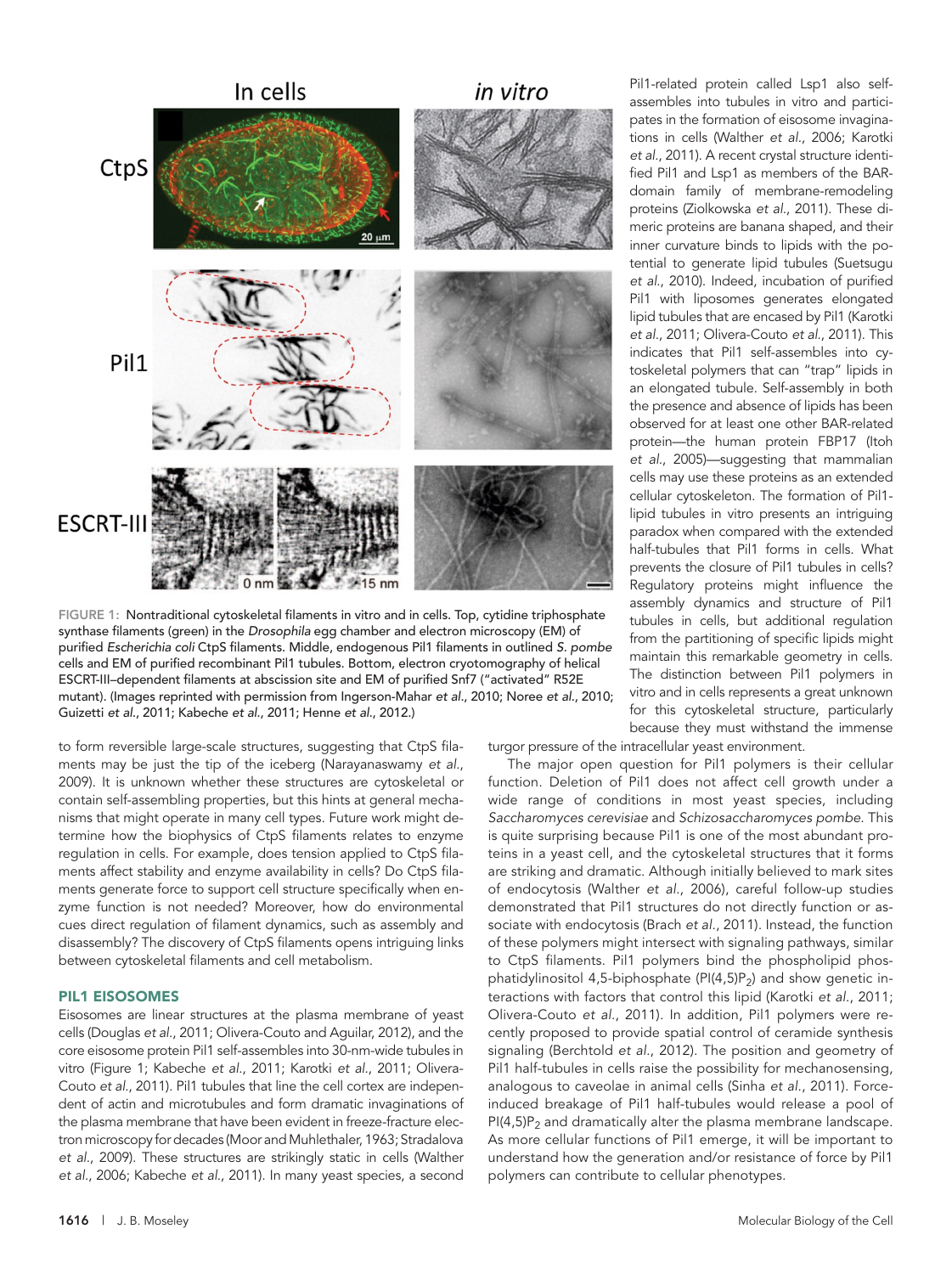### Endosomal sorting complex required for transport-III

The conserved endosomal sorting complex required for transport (ESCRT) machinery organizes endosomal trafficking and the formation of multivesicular bodies through several distinct multiprotein complexes (Hurley, 2010; Henne *et al.*, 2011). Within the ESCRT-III complex, one component (Snf7 in yeast; CHMP4A,B,C in humans) displays the properties of a cytoskeletal polymer. Specifically, Snf7 self-assembles into filaments both in vitro and in cells (Figure 1; Ghazi-Tabatabai *et al.*, 2008; Hanson *et al.*, 2008; Guizetti *et al.*, 2011; Henne *et al.*, 2012). A series of elegant studies elucidated key steps in the biochemical regulation of Snf7 polymerization dynamics (Saksena *et al.*, 2009; Teis *et al.*, 2010). Reminiscent of actin and microtubule dynamics, regulatory proteins control the nucleation/assembly (Vps20), stability (Bro1/Alix), capping (Vps24), and disassembly (Vps4) of Snf7 polymers (Henne *et al.*, 2011). The depolymerization of Snf7 filaments by the ATPase Vps4 is particularly noteworthy, as this ATP-dependent step can generate mechanical force for biological functions (Lata *et al.*, 2008). In the "classic" function for ESCRT-III, Snf7 filaments are connected to lipids at the neck of intralumenal vesicle, and their regulated disassembly leads to vesicle scission and/or subunit recycling (Wollert *et al.*, 2009; Henne *et al.*, 2012).

As with other cytoskeletal polymers, ESCRT-III filaments have been functionally repurposed to take on additional force-generating tasks. CHMP4B, a human version of Snf7, is required for cell abscission during the final stages of cytokinesis. Accordingly, filaments that bear a strong resemblance to CHMP4B appear in a spring-like structure during the abscission process (Guizetti *et al.*, 2011). These in vivo filaments have not been formally identified as CHMP4B, but all evidence points to an ESCRT-III spring that pinches apart dividing cells, potentially through ATP-dependent depolymerization. From a cytoskeletal perspective, it is fascinating to consider how this novel polymer structure cooperates with the actomyosin machinery, which drives ingression of the cytokinetic furrow but not complete abscission. This role may reflect an ancient mechanism, as some Archaea use the ESCRT-III machinery to drive cell division (Lindas *et al.*, 2008). ESCRT-III is also a major target of the NoCut pathway, which prevents final abscission in the presence of lagging mitotic chromosomes (Carlton *et al.*, 2012).

The ability of ESCRT-III filaments to generate force has also been harnessed against cells by viruses that hijack the machinery for membrane scission during viral budding (Carlton, 2010). This bears resemblance to cellular pathogens that use other cytoskeletal polymers to drive host invasion. Of interest, these additional functions for Snf7/CHMP4 filaments, which also include authophagy (Hurley, 2010), use some of the same regulators (e.g., Vps4) but not the entire ESCRT machinery (Carlton, 2010). This functional coopting of a self-assembling filament system might relate to how other cytoskeletal systems (e.g., actin, microtubules, etc.) could have evolved a wide range of cellular activities from a single ancestral function.

#### Ongoing and future challenges

The system of self-assembling filaments and tubes within a eukaryotic cell is not limited to actin, microtubules, intermediate filaments, and septins. Instead, the cytoskeleton appears to represent an extensive collection of diverse polymers with the potential to generate mechanical force and linear spatial information. Two broad challenges exist for understanding the complexity of an expanded eukaryotic cytoskeleton. First, additional filament systems are likely to exist in cells and remain to be identified. Hints of such additions exist, such as the budding yeast protein Fin1, which forms spindlelike structures in cells and assembles into filaments in vitro (van

Hemert *et al.*, 2002, 2003). It is also worth noting that prions and other amyloid-like polymers display many characteristics of cytoskeletal polymers. In many cases, the diffraction limit of light microscopy has precluded the identification of filament-like structures in cells. Increased use of superresolution light microscopy has the potential to uncover such structures, in particular when combined with high-throughput imaging of GFP-tagged protein collections. In addition, electron cryotomography has shown the presence of new filament systems in bacteria (Briegel *et al.*, 2006; Jensen and Briegel, 2007). This technique is limited by specimen depth but has the potential to uncover novel subcellular structures at near-endogenous state. Application of these high-resolution methods to cells will provide new insights into the expanded cytoskeleton.

A second major challenge is to understand the role of polymer biophysics in the cellular function of new cytoskeletal structures. Force generation by polymers can be coupled to both polymerization and depolymerization, as seen by ATP-dependent work generated by ESCRT-III filament disassembly. For ESCRT-III and Pil1, filament assembly might be restricted to membrane sites to facilitate remodeling and/or spatial organization, with similarities to FtsZ cytoskeletal filaments in prokaryotes and septin filaments in eukaryotes. The ability of new polymers to resist force and pressure may also link these systems to signaling pathways, perhaps through the sequestration of key molecules. The rich experimental toolkit used to study polymers such as actin and microtubules—for example, studying single-molecule dynamics by total internal reflection fluorescence microscopy—should be readily applicable to define key parameters in the assembly dynamics of new polymers. Along these lines, fluorescence-based in vitro assays for ESCRT-III have already defined key steps in this regulated filament assembly (Saksena *et al.*, 2009). The formation of linear polymers also has the potential to provide ordered assembly and control of signaling pathways, independent of force generation. This concept might apply to the reversible assembly of large-scale structures by metabolic structures.

#### **CONCLUSIONS**

The identification of multiple polymer systems indicates that the cytoskeleton is more elaborate than previously considered. The composition of polymers may vary between different cell types and organisms, but common themes are likely conserved. These new polymer systems suggest roles in membrane remodeling and intracellular signaling reminiscent of traditional cytoskeletal systems. For example, membrane remodeling and scission during endocytosis requires actin filament dynamics in yeast and possibly animal cells. Moreover, the concentration of actin monomers—a byproduct of polymer dynamics—can trigger transcriptional regulatory pathways (Posern and Treisman, 2006), and septin filaments scaffold a wide range of signaling networks in eukaryotic cells (Mostowy and Cossart, 2012). In this sense, functional characterization of new filaments has the potential to unveil new cellular roles for polymer dynamics and may point to new or underappreciated functions for the classic cytoskeletal components. Functional comparison of these novel filament systems in eukaryotes and prokaryotes can additionally point to general mechanisms that operate in diverse organisms. The generation of force and spatial order by new filament systems might also apply to synthetic biological systems. One example might be to engineer yeast-specific Pil1 filaments for expression and function in animal cells, which opens up possibilities to control cell tension and signaling in new and exciting ways. All of these efforts and challenges ultimately require systematic efforts to define and understand the expanded filament systems hiding inside these well-studied eukaryotic cells.